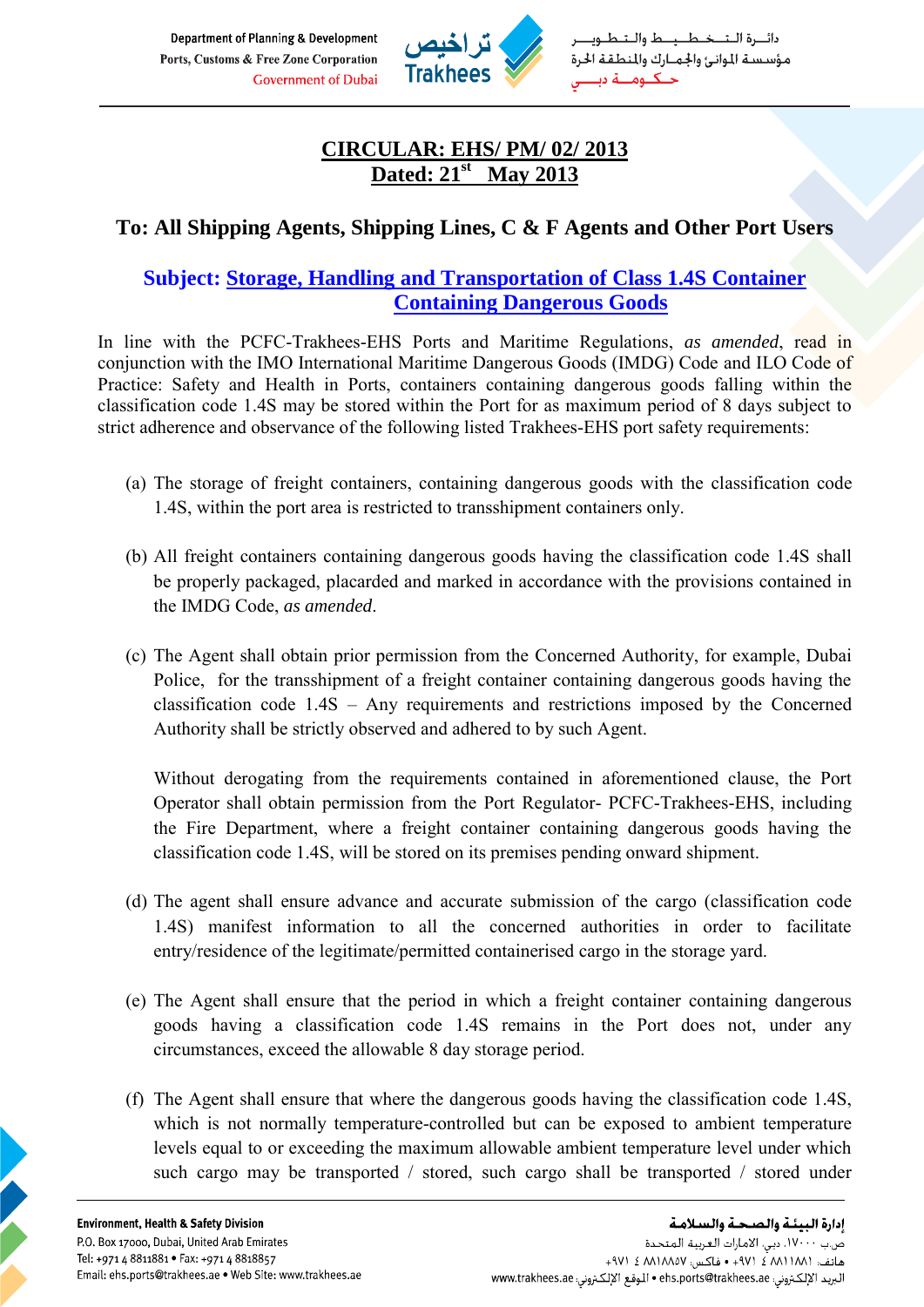

conditions of temperature control such that the temperature of the immediate surroundings of the cargo does not exceed the prescribed maximum ambient temperature allowed for that particular type of cargo.

Note: The surface of a freight container can heat rapidly when in direct sunlight in nearly windless conditions and the cargo may also become heated. In this regard, the Agent is responsible for ensuring that the Shipper is made aware of prevailing weather conditions (ambient temperatures)

- (g) The Agent shall ensure that all freight containers containing dangerous goods having a classification code 1.4S are locked or suitably secured in order to prevent unauthorized access to the cargo stored therein. Similarly, the Port Operator shall provide and maintain adequate security measures preventing unauthorized persons gaining access to such freight containers.
- (h) The Port Operator shall ensure that the container-stacking area where freight containers containing dangerous goods having the classification code 1.4S is adequately illuminated and that the storage areas / slots are clearly demarcated.
- (i) The Port Operator shall ensure that the general provisions for segregation between the various classes of dangerous goods, as contained in the IMDG Code, is strictly observed and adhered to.
- (j) The Port Operator shall not permit or allow any hot work to be undertaken in, on or near a freight container containing dangerous goods having the classification code 1.4S, unless such work is performed under a permit to work system approved and issued by a Competent Person.
- (k) The Port Operator shall provide and maintain systems of work directed at the handling, transportation and storage of freight containers containing dangerous goods having the classification code 1.4S that, as far as is reasonably practicable, safe and without risks to health and port property.
- (l) The Port Operator shall provide such information, instruction, training and supervision as may be necessary to ensure, as far as reasonably practicable, the proper and safe handling and storage of freight containers containing dangerous goods having the classification code 1.4S.
- (m)The Port Operator shall ensure that employees engaged in the transport, handling and storage of freight containers containing dangerous goods having the classification code 1.4S are trained in the contents of dangerous goods provisions that commensurate with their responsibilities, including the action to be taken in the event of an emergency situation arising. Training governing shore-side personnel is dealt with in the IMDG Code and is to be referred to for guidance / clarification.